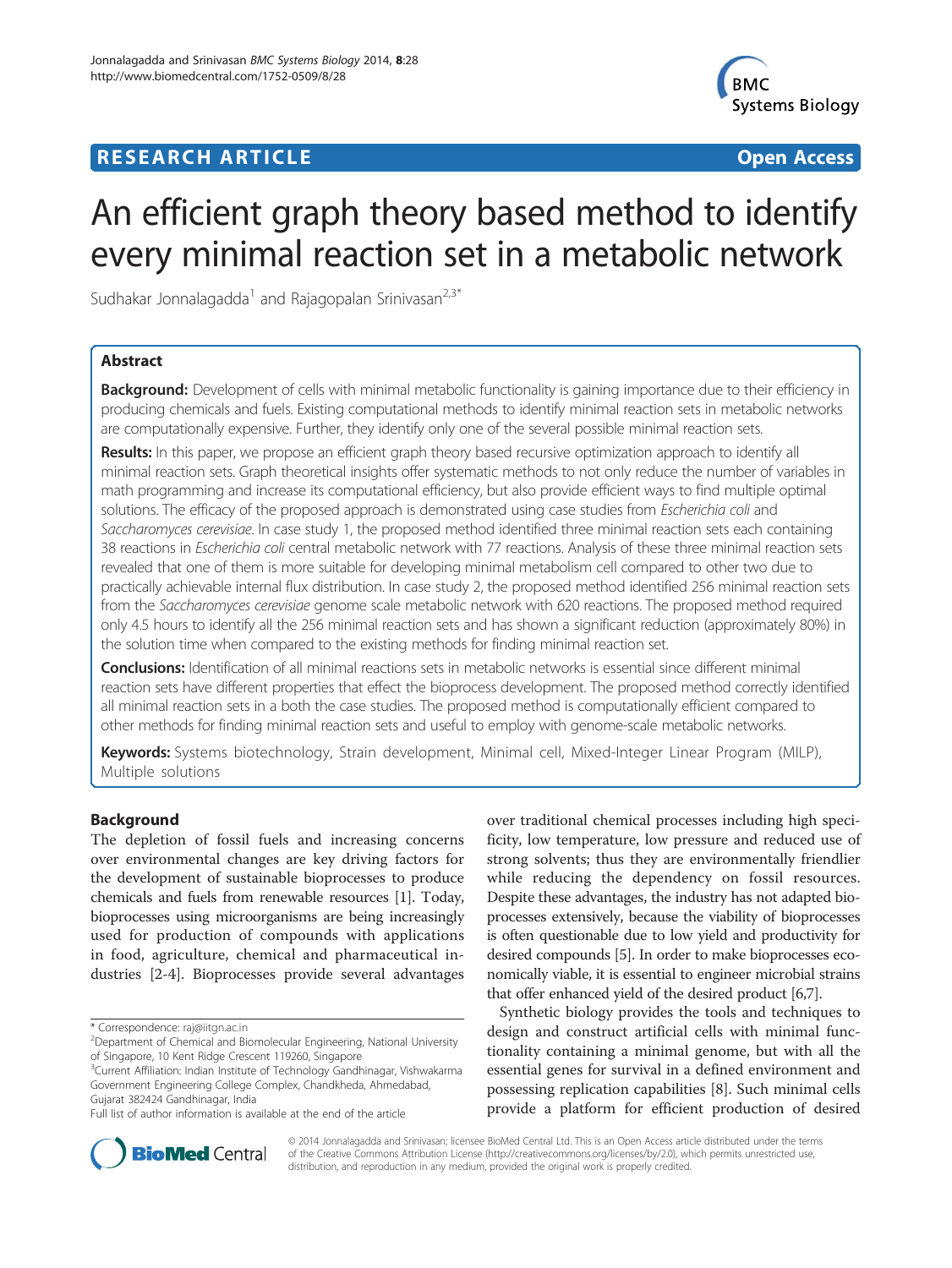<span id="page-1-0"></span>chemicals and decontamination of waste streams [\[9,10](#page-12-0)]. Strains with reduced genomes have been created by deleting large number of non-essential genes [\[11,12](#page-12-0)]. These strains have shown to have equal or better growth performance compared to their parent strains [[13,14\]](#page-12-0). In biotechnology applications, improved performance has been reported by the strains with minimal metabolism created by blocking handful of reactions that drive the metabolic flux through the predefined minimal metabolic reactions [\[15](#page-12-0)]. Burgard et al. [[16\]](#page-12-0) proposed a mathematical programming approach to find the minimal reaction sets under different uptake environments. Their study finds that minimal reaction sets are strongly dependent on medium constituents and cellular objectives. This approach does not provide any indication on what reactions have to be blocked in order to construct the cell with minimal metabolism besides its computational complexity is high. The approach used by Trinh el at. [[15\]](#page-12-0) identifies the reactions to be blocked to design the cell with minimal metabolism by considering the reduction in Elementary Flux Modes (EFMs) achieved by removing reactions from the metabolic model. EFMs represent the various independent pathways available for the cell to achieve its cellular objectives [\[17](#page-12-0)]. EFMs analysis has so far been employed only with small metabolic models representing the central metabolism but the computational complexity of EFMs analysis prevents its application to genome-scale models. We have previously proposed a graph theory based approach for identifying minimal reaction set in metabolic networks [\[18\]](#page-12-0). The approach exploits the network structure of metabolic networks and uses math programming efficiently, to identify the minimal reaction set. Significant reduction in the computational time has been achieved using the graph theory based approach compared to classical math programming.

The presence of redundant pathways in metabolic networks results in alternate optimal solutions and consequently create mismatch between model predictions and experimental observations [[19,20\]](#page-12-0). Redundant pathways also lead to multiple minimal reaction sets with different biological significance. Several factors related to the physical and biological functioning of the designed cells including high substrate utilization, deregulated pathways, high tolerance to inhibitors, robust reproduction, predictable metabolic interactions, and physical robustness to sustain the stress and strain during fermentation have to be considered before creating minimal cells [\[21,22](#page-12-0)]. Though not all these factors may be equally important in designing minimal metabolic cells, some such as practically achievable metabolic fluxes, thermodynamically favourable pathways, and high substrate utilization should be incorporated. Also, the number of reactions to be knocked-out in order to create a minimal metabolism cell is an important factor. Each solution, minimal metabolism cell, found through computational analysis of metabolic network has different properties that may not be captured in the model used for computational analysis. Identifying all the minimal reaction sets would enable us to evaluate such nonquantifiable properties of different minimal reaction sets and select the one most suitable for experimental development. In this paper, we propose a graph theory based recursive math programming approach to identify all the minimal reaction sets in the metabolic network.

#### **Methods**

#### MILP for finding minimal reaction set

The metabolic network of a given microorganism with N metabolites and M reactions is mathematically represented as [\[23](#page-12-0)]:

$$
\sum_{j=1}^{M} S_{ij} v_j = 0, \qquad i = 1, 2, ..., N
$$
 (1)

The Stoichiometric matrix S captures interactions among reactions where  $S_{ij}$  is the stoichiometric coefficient of the  $i^{th}$  metabolite in the  $j^{th}$  reaction and  $v_j$  is the flux (rate) of reaction j. The zero in the right hand side is due to the steady-state assumption generally considered in metabolic network analysis. The mathematical representation of metabolic networks enables analysis of the metabolism using optimization methods to identify internal flux distribution, metabolic capabilities, and strain improvement strategies through gene knock-out or insertion of non-native reactions [\[17,24](#page-12-0)-[26](#page-12-0)]. Identification of minimal reaction set can be represented as an optimization problem given by [\[16](#page-12-0)]:

minimize 
$$
z = \sum_{j=1}^{M} y_j
$$
  
\ns.t  $\sum_{j=1}^{M} S_{ij} v_j = 0$   $i = 1, 2, ..., N$   
\n
$$
v_j^{\min} \cdot y_j \le v_j \le v_j^{\max} \cdot y_j \qquad j = 1, 2, ..., M
$$
\n
$$
y_j \in \{0, 1\} \qquad j = 1, 2, ..., M
$$
\n
$$
v_{biomass} \ge v_{biomass}^{\max} v_j \in R
$$
\n(2)

Here,  $v_j^{min}$  and  $v_j^{max}$  represent the lower and upper bounds for the flux through reaction  $j$ . A binary variable  $y_j$  is associated with each reaction with '1' indicating the presence/activation of the reaction and '0' its absence/ deactivation. Cellular objectives are incorporated as constraints, for example, the objective in Eq. (2) is to produce at least  $v_{higues}$  $max$  biomass. Although the Mixed-Integer Linear Programming (MILP) in Eq. (2) has been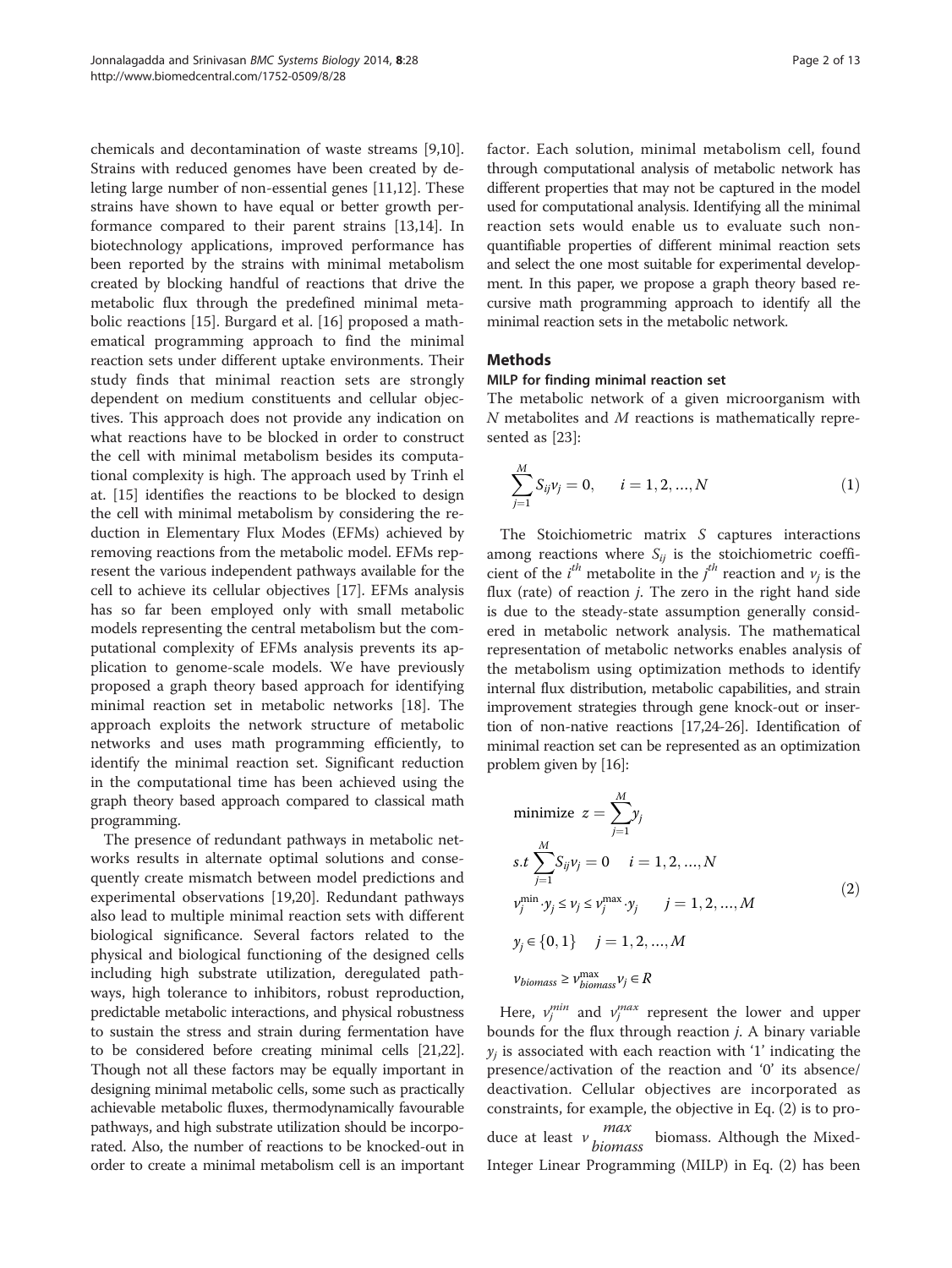<span id="page-2-0"></span>reported to be successfully solved in some cases, the computational time increases exponentially with number of reactions [[18\]](#page-12-0).

We previously reported an efficient approach that combines graph theory with math programming to solve this problem (Jonnalagadda et al. [\[18](#page-12-0)]). In our hybrid approach, a metabolic network is considered as an AND-OR graph where nodes represent metabolites and arcs represent reactions. Reactions that require multiple metabolites to proceed are considered to be related by a AND-logic, while reactions that can produce or consume a metabolite using independent routes are considered to be conjoined by an OR logic. A depth is associated with each node and arc in the network starting with the extracellular metabolites and primary uptake reactions which are deemed to be of depth 1. The depth of every other metabolite and reaction is assigned as an increment over its predecessor's. There are two phases in the hybrid approach (Figure 1). Based on the depth of reactions, Phase 1 decomposes the metabolic network into sub-networks which are then analyzed in isolation using small MILPs to classify reactions as Essential, Extraneous or Indeterminate. Essential reactions (SRs) are required for the cell to meet biological objectives and hence they are the part of every minimal set. Extraneous reactions (XRs) are not necessary for the cell. Indeterminate reactions (IRs) primarily consist of substitutable reactions i.e. reactions which can be substituted with other reactions to achieve the cellular objectives. These IRs are holistically analysed in the subsequent Phase 2, using a MILP with the same structure as that in (2) but smaller

than the monolithic one. Through this, a subset of IRs called Additional reactions (ARs) necessary for the minimal metabolism cell are identified which together with SRs identified in Phase 1 form the minimal reaction set. A substantial reduction in the computational time  $(-66%)$  required to identify one solution could be achieved through the hybrid approach compared to solving Eq. ([2](#page-1-0)) directly. In this paper, we extend the above hybrid approach to identify all minimal reaction sets. The theoretical basis of the proposed approach is discussed first.

#### Reaction dependency and grouping

Reactions in the metabolic network are dependent on each other since the network is an interconnected system designed to achieve the biological objectives of the cell. Two different kinds of dependencies can be identified – linear and flux dependency. Linear dependency arises between reactions due to the structure of the network where the product(s) of a reaction feed into exactly one other reaction. When a set of reactions are all linearly dependent, they can be considered to form a linear pathway. Instances of several reactions forming a linear pathway in metabolic networks are common. For example, in the sample metabolic network shown in Figure [2](#page-3-0)a, two external metabolites A\_ext and B\_ext enter into the cell and biomass is produced from them through the reaction network. Two linear pathways can be identified in this sample network  ${r_1, r_3, r_4, r_5}$  and  ${r_2, r_6}$ . In linear pathways, under steadystate assumption mentioned above, the flux through all the reactions has to be equal. Hence, deletion of any

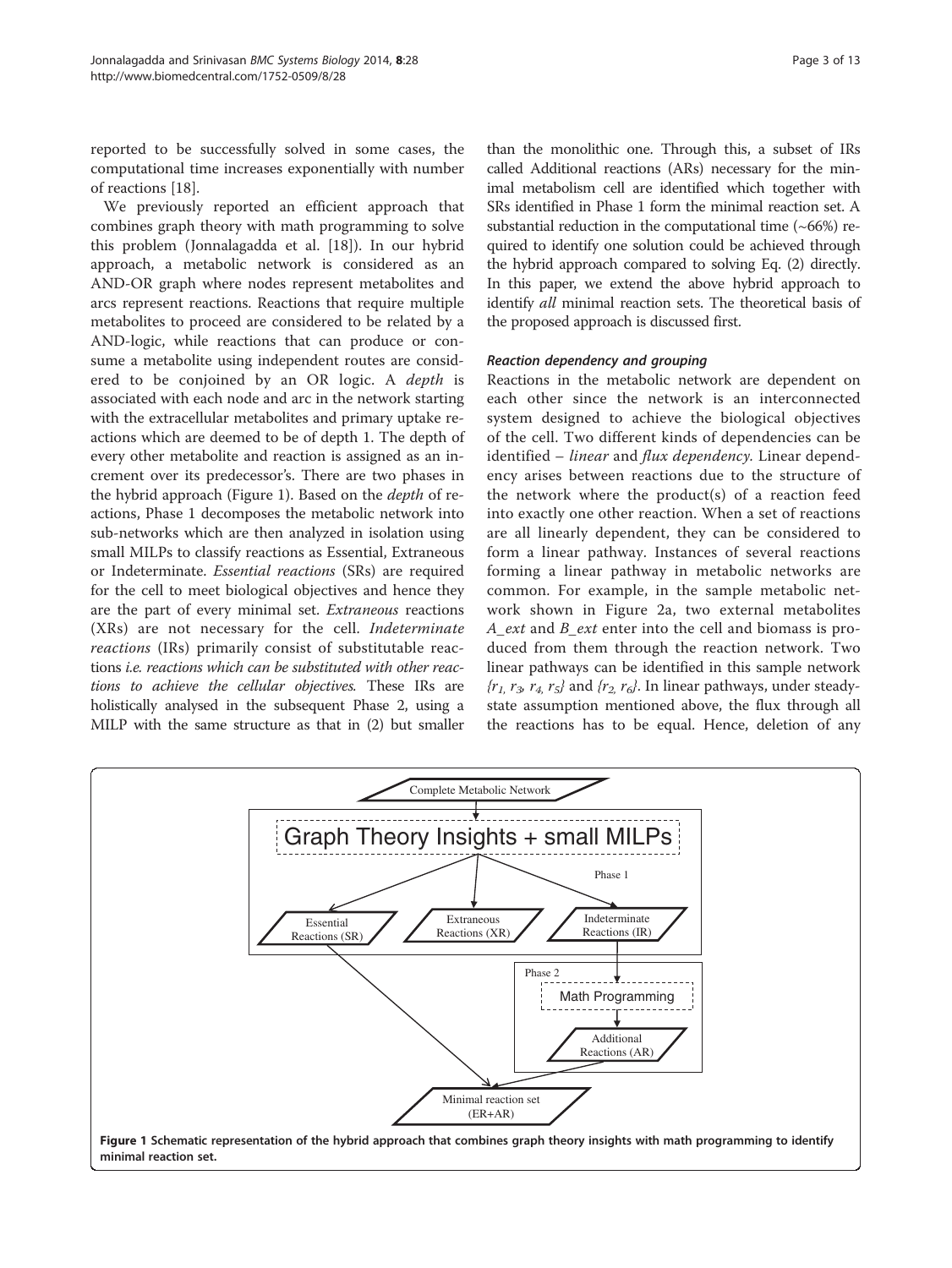<span id="page-3-0"></span>

reaction in the linear pathway would result in the deletion of the whole pathway.

Another kind of dependency, flux dependency, exists between reactions which are not structurally linear, but are required to co-exist to balance the fluxes. If a reaction produces two products which are then consumed by two different reactions, then these three reactions are dependent on each other, since at steady state, the metabolites produced by the first reaction have to be consumed by the two down-stream reactions. Deletion of any one of these reactions would make all other reactions incapable of carrying flux at steady state. In the sample network, although reactions  $\{r_{9}, r_{10}, r_{11}\}$  are not linearly dependent, they have flux dependencies, since reactions  $\{r_{10}, r_{11}\}$  consume the products of  $r<sub>9</sub>$  and are dependent on each other through the flux balance requirement.

The linear and flux dependency among reactions in a metabolic network can be exploited to assemble reactions into groups for analysis, rather than analyzing them individually. Since deletion of any reaction would force all the dependent reactions to be excluded from the network, for network optimization using a MILP, it is sufficient to associate a single binary variable with each group of reactions. Reduction of the number of binary variables reduces the

search space and consequently reduces the computational cost of finding solutions. Identification of dependent reactions and simplification of metabolic networks using the reaction dependency has been reported in literature ([\[17](#page-12-0),[27,28\]](#page-12-0)). Groups of dependent reactions are generally identified by comparing the rows in the null-space matrix of the Stoichiometric matrix, S. The null-space represents all the possible steady-state flux distributions that satisfy Eq. [1](#page-1-0) and the dependent reactions are the rows in this matrix with same values after normalization with no contradictions in the directionality for irreversible reactions. Since this procedure depends on the directionality of reactions without considering the structural features of metabolic netwotk, it may not identify some dependent reaction groups due to imperfect assignment of reaction directionality in the metabolic networks. Also, identification of dependent reaction groups strictly based on flux distributions results in groups of structurally unrelated reactions which hinders interpretation. We have developed a graph based algorithm that exploits the structure of metabolic network to identify groups of dependent reactions as described next.

Given a metabolic network where the depth has been assigned to reactions as described in [MILP for finding](#page-1-0)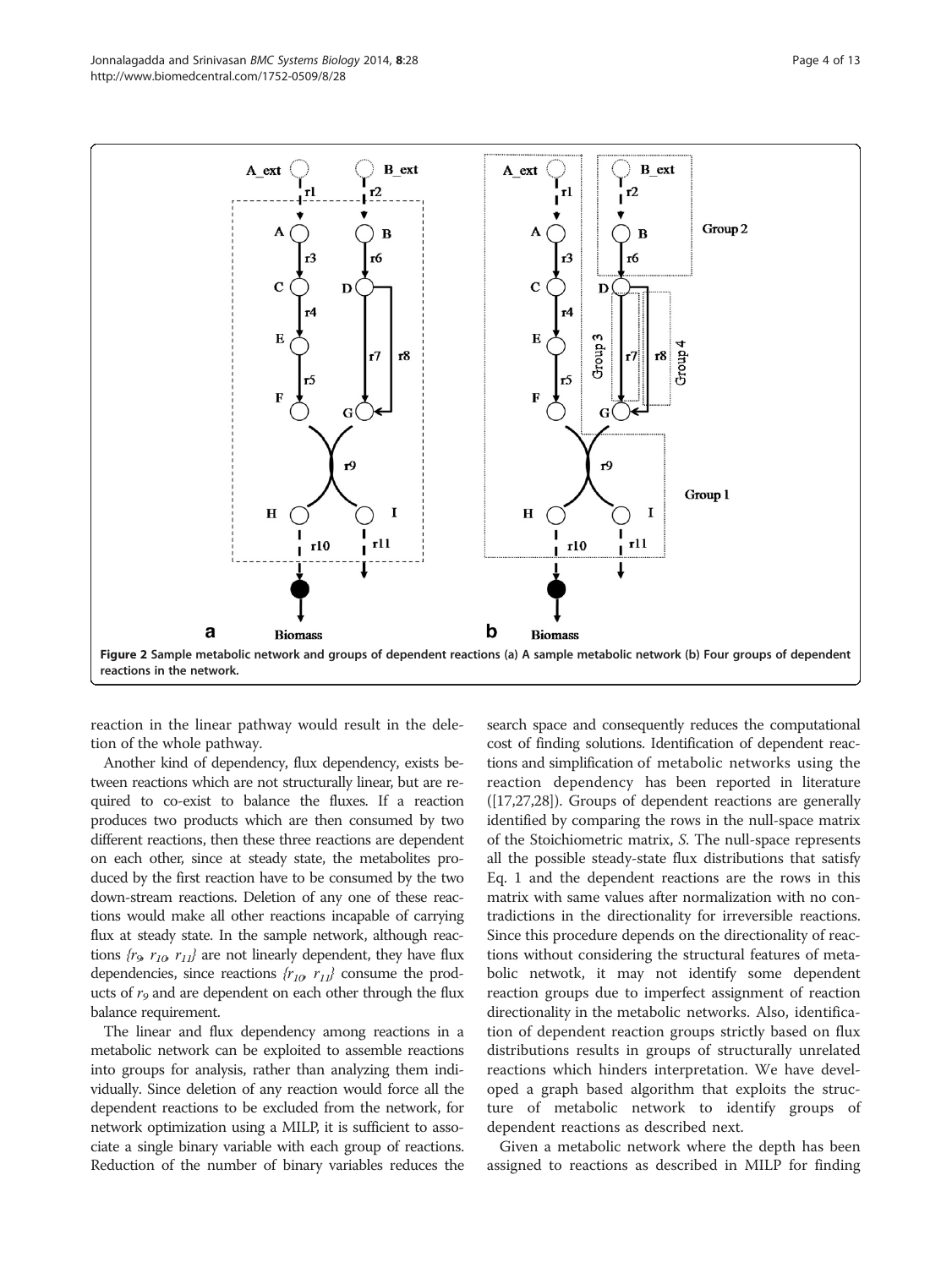<span id="page-4-0"></span>[minimal reaction set](#page-1-0), the algorithm first creates a list of reactions, sorted in the ascending order of their depth. Reactions are grouped from this list using an iterative procedure. In each iteration, a new group is created starting with the first reaction in the list, i.e. reaction with the lowest depth. Dependent reactions are then added to this group step-by-step by searching the metabolic network in a breath-first manner. In each step, all the reactions at the current depth +1 are collected and tested for linear or flux dependency. Reactions are added to the group if they dependent on other reactions that are already present in the group. Specifically, a single reaction that receives its reactants exclusively from another reaction in that group is deemed as linearly dependent. Similarly, multiple reactions are deemed to have flux dependency if all their reactants originate from one reaction already in the group. The search continues until al the reactions are evaluated i.e., the highest depth in the network is reached or no dependent reaction can be found at a given depth. Once a group of dependent reactions is identified, all these reactions are removed from the reaction list. In the subsequent iteration, the algorithm continues with the creation of a new group with the first reaction in the updated reaction list. The algorithm terminates when the reaction list becomes empty.

We illustrate the algorithm using the sample network shown in Figure [2a](#page-3-0). In the first iteration, the algorithm starts a new group with reaction  $r_1$  (depth 1), identifies reaction  $r_3$  as linearly dependent at depth 2 in the first step, and then reaction  $r_4$  in the second step, and  $r_5$  in the third step. In the fourth step,  $r_9$  is added to the group since one of its two reactants is exclusively from  $r_5$ . Reactions  $\{r_{10},\ r_{11}\}$  are then identified as having flux dependency since they exclusively receive their reactants from  $r<sub>9</sub>$ . The search stops at this step since there are no further reactions in the list at higher depths. Thus the first group of dependent reactions is  $\{r_1, r_3, r_4, r_5, r_9, r_{10}, r_{11}\}$ . The graph based algorithm thus groups reactions based on both linear and flux dependencies. The number of reactions in a group is called its norm. Thus, the norm of this group is 7. All these 7 reactions are removed from the reaction list. The second iteration starts with reaction  $r_2$  (since it has the lowest depth of the reactions in the updated reaction list), and identifies reaction  $r<sub>6</sub>$  as its dependent. The search for dependent reactions stops here since two reactions,  $\{r_{7}, r_{8}\}$ , consume the product (D) of  $r_6$ . Hence, the second group has 2 reactions  $\{r_2, r_6\}$ . Continuing in this fashion, two single reaction groups  $\{r_{\overline{z}}\}$  and  $\{r_{8}\}$  are also identified. Thus, in total, there are four different groups in the sample network as shown in Figure [2](#page-3-0)b.

Once the groups of dependent reactions have been identified in the metabolic network, analysis can be carried out on these groups rather than on the individual

reactions. If a reaction from a group is essential for the cell, all the reactions in that group become essential since they are dependent on each other. Similarly, all the reactions in the group become extraneous or indeterminate if one of the reactions in the group is extraneous or indeterminate, respectively. Hence, the minimal reaction set identification problem is reduced to identification essential reaction groups (SRGs), extraneous reaction groups (XRGs), and indeterminate reaction groups (IRGs).

### Recursive MILP for finding all minimal reaction sets

The proposed recursive MILP approach for identifying all the minimal reaction sets in metabolic network is shown in Figure [3](#page-5-0). A given metabolic network is described using the groups of dependent reactions where a single binary variable is associated with each group. Then, Phase 1 of the proposed approach classifies these groups into essential, extraneous and indeterminate groups using the algorithm described in Jonnalagadda et al. [[18](#page-12-0)]. As described in [MILP](#page-1-0) [for finding minimal reaction](#page-1-0) set, the essential reaction groups (SRGs) are necessary for the cell to meet its cellular objectives and hence these groups have to be present in all minimal reaction sets. Extraneous reaction groups (XRGs) are unnecessary for the cell and will be absent in every minimal reaction set. Indeterminate reaction groups (IRGs) comprise substitutable reactions (see [Group substitutability](#page-5-0) [analysis for identifying solutions](#page-5-0)) which are the source of multiple optimal solutions Hence, all minimal reaction sets can be identified by finding all the different additional reaction groups (ARGs) from the IRGs. These multiple sets of ARGs together with the SRGs identified in Phase 1 forms all the minimal reaction sets.

The algorithm for finding all ARGs from IRGs formulated as a recursive MILP as shown in Figure [4](#page-6-0). The first set of ARG is found by solving the MILP with the same constraints as given in Eq. [2,](#page-1-0) but considering only the IRGs where binary variables have been associated for each group (step 1). The objective function for the optimization is the minimization of  $\sum_{l}^{|I\hspace{-0.1cm}R G|} w_l \cdot y_l$  where the  $w_l$  is the norm of the group and  $y_l$  is the binary variable associated with that group. The optimization procedure thus will identify the ARGs such that the total number of reactions is minimal. The ARGs together with the SRG from Phase 1 forms the first minimal reaction set. Once an optimal solution is found, a constraint is added to the model to exclude that solution from the search space (Step 2). Based on Lee et al. (2000), the following constraint is added to Eq. [2:](#page-1-0)

$$
\sum_{r \in NZ} w_r \cdot y_r \le |NZ| - 1 \tag{3}
$$

where  $NZ$  is the groups in the optimal solution, and  $y_r$  is the binary variable associated with the groups in  $NZ$ .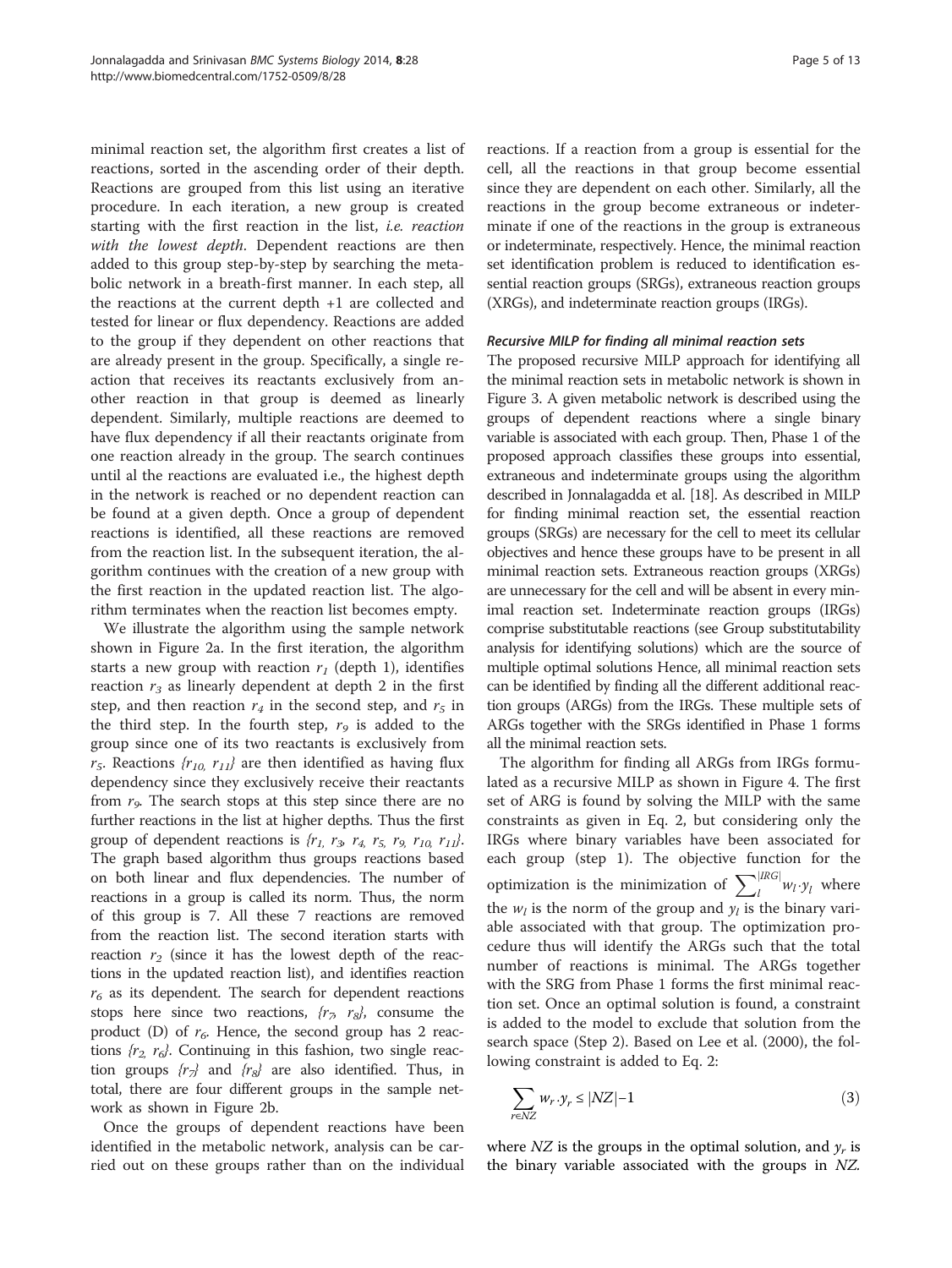

<span id="page-5-0"></span>

Eq. [\(3\)](#page-4-0) means that at least one of the non-zero binary variable in the optimal solution is set to zero. Hence in the next recursion, NZ is excluded from the search space and the optimizer is forced to find a new optimal solution. This recursive procedure terminates when the optimizer returns a sub-optimal solution, i.e. a solution with more reactions than that in the first solution.

In principle, all the minimal reaction sets can be identified by recursively solving the MILP with a new constraint added to the model in each recursion. However, the grouping of reactions offers insights which enable the computational cost to be reduced significantly by generating additional solutions without solving the MILP, using group substitutability analysis (Step 3).

## Group substitutability analysis for identifying solutions

In metabolic networks, some reactions share similar cellular functions such as producing, consuming a metabolite, or recycling co-factors. For example, in the sample network shown in Figure [2a](#page-3-0) reactions  $r<sub>7</sub>$  and  $r<sub>8</sub>$ consume metabolite D and produce metabolite G. The

presence of reactions with similar functions enables the cell to survive under different conditions, stress, and malfunction of genes through substitution of reaction for another inactive reaction. These reactions are considered substitutable since they result in alternate optima. In the minimal reaction set identification problem, substitutable reactions lead to multiple minimal reaction sets. The above recursive MILP approach can be employed to identify all minimal reaction sets. Alternatively, many candidate solutions can be generated more efficiently by simply substituting a reaction in an optimal solution.

In this paper, we perform this substitution analysis on groups to efficiently identify alternate optimal solutions. Two types of group substitution are possible – single and multi-group substitution. In single group substitution, a group is substituted with another group of the same norm. So, the total number of reactions in the optimal solution remains unchanged. For example, in Figure [2b](#page-3-0) groups 3 and 4 are substitutable as both have the same metabolic function and have a norm of 1. Thus if group 3 is present in an optimal solution, another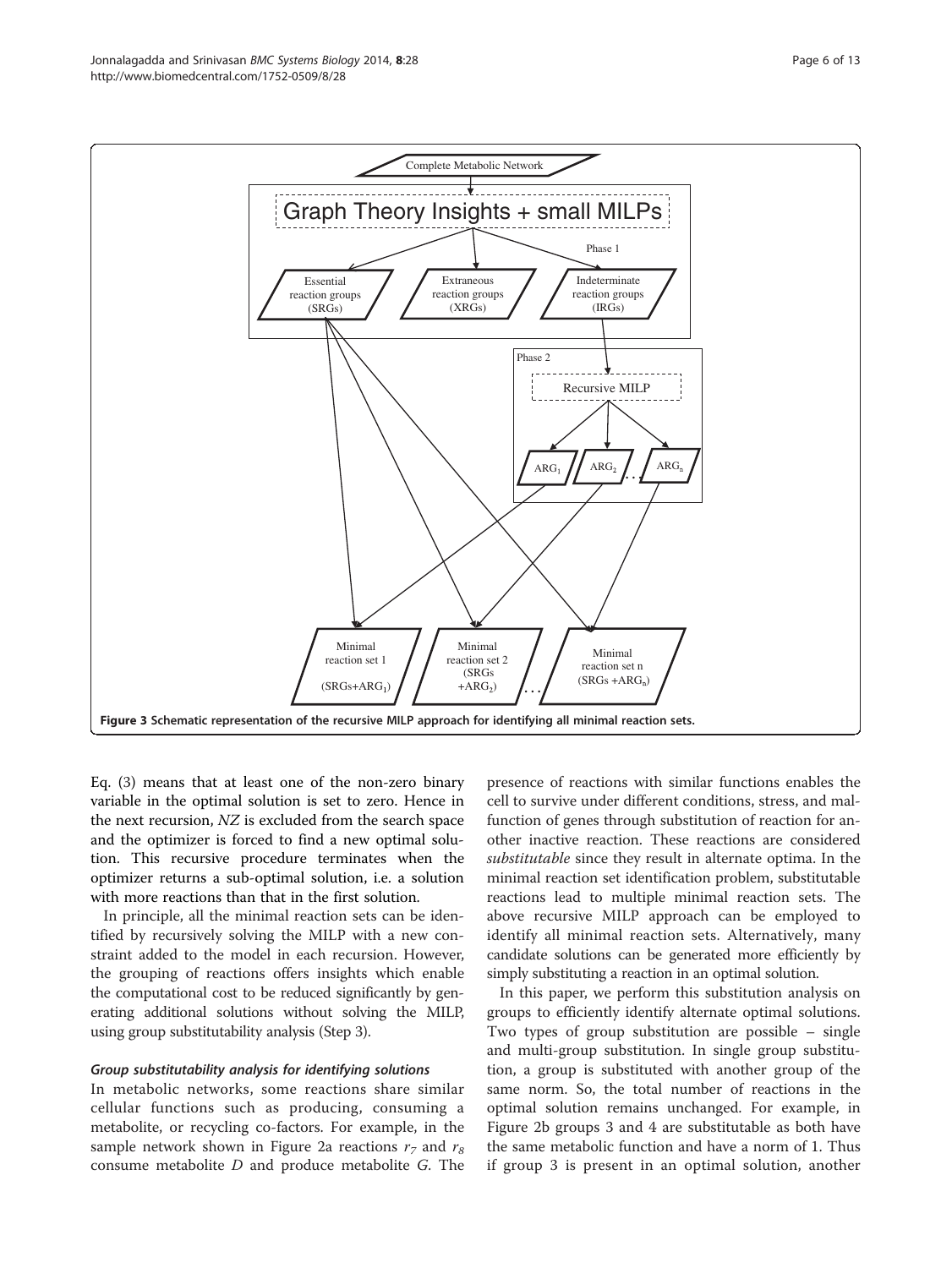<span id="page-6-0"></span>

candidate solution can be generated by replacing it with group 4. Substitutability for single groups can be identified easily since all the groups would produce and consume the same metabolites, and can hence be identified

by OR gates in the graph representation of the metabolic network. Sets of groups could also be analysed for substitutability but this multi-group substitution is computationally complex and is beyond the scope of this paper.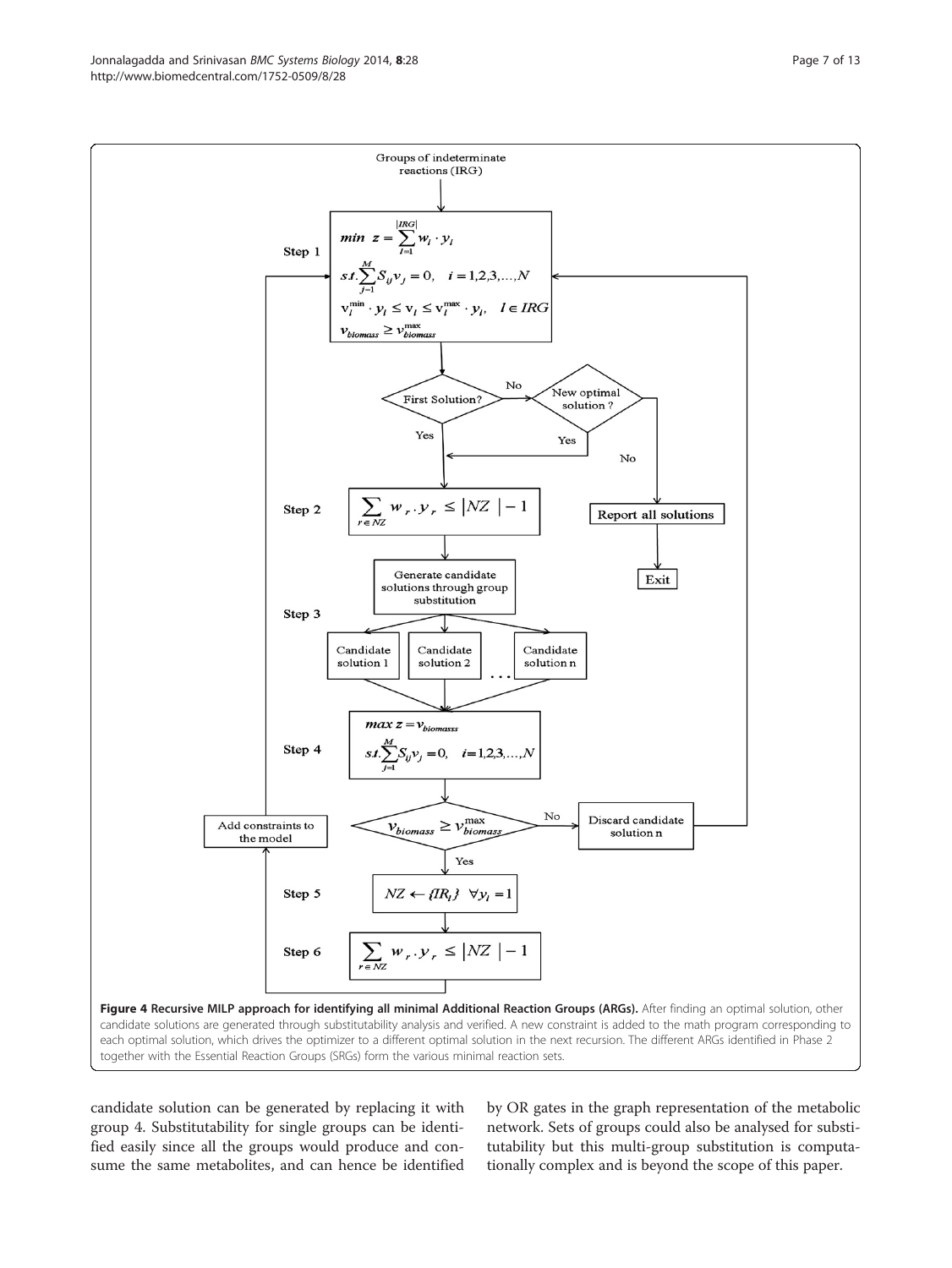Group substitutability analysis is conducted in the proposed approach following the identification of a solution by the MILP and candidate solutions generated. Not every candidate solution identified by the qualitative approach would meet the cellular objectives. Therefore, it is essential to verify the candidate solutions to ensure that the predefined biological objectives are satisfied. This verification is conducted by solving a linear program (LP) with the objective of maximizing the cellular objective (Step 4), which is computationally efficient. Only candidate solutions that satisfy the objective are deemed as optimal solutions to the original MILP and appended to the set of optimal solutions (Step 5). Other candidate solutions are discarded. A new constraint is also added to the model for each optimal solution thus identified to eliminate their re-identification in future recursions (Step 6). The algorithm then continues with solving the MILP to find other optimal solutions.

## Results

We illustrate the proposed method by identifying all minimal reaction sets that support predefined growth for two systems – Escherichia coli and Saccharomyces cerevisiae.

Case Study 1: Aerobic growth of Escherichia coli on glucose Here, we identify all the minimal reaction sets from the E. coli metabolic network so as to meet cellular objective  $v \frac{max}{biomass}$ ≥0.7 g/gDW⋅h for a glucose uptake rate of 10 mmol /gDW∙h. The network contains 63 metabolites and 77 reactions [[29](#page-12-0)]. These 77 reactions are first grouped based on dependency as described in [Reaction dependency and grouping](#page-2-0). There are in total 62 groups — 3 groups with norm 3, 9 groups with norm 2 and 50 groups with norm 1 i.e. single reaction groups. Hence, the number of binary variables required for MILP is reduced from 77 to 62. The proposed recursive MILP method is then employed to identify all the minimal reaction sets from this network. Phase 1 of the proposed approach classified 14 groups (18 reactions) as essential reaction groups of which 4 groups with norm 2 the remaining 10 groups of norm 1. The method also denoted 8 groups (12 reactions) as extraneous. There were 40 groups (47 reactions) identified as indeterminate containing 1 group with norm 3, 5 groups with norm 2 and the remaining 34 with norm 1. Hence, the number of binary variables defined in Phase 2 is reduced from 47 to 40. Then the recursive MILP is employed to identify IRGs. The first optimal solution contains 18 groups (20 reactions)  $-17$  groups of norm 1 and 1 group with norm 3. The recursive MILP found two more optimal solutions (also with 20 ARs) that meet the predefined cellular objective. In the fourth iteration, the optimizer found a sub-optimal solution with 21 ARS and hence is terminated. These three sets of additional reactions together with the 18 SRs from Phase 1 form the three different minimal reaction sets. To cross-validate the results, we also implemented the classical monolithic MILP approach with 77 binary variables. The monolithic MILP also identified the same three minimal reaction sets thus confirming the accuracy of the proposed approach.

The three minimal reaction sets identified in the E. coli metabolic network are shown in Figure [5.](#page-8-0) The reactions in the minimal reaction set are shown by thick solid line. The three minimal reaction sets differ from each other by the presence of a single unique reaction while 37 of 38 reactions in the minimal reaction set are common to all three. This indicates that 19 out of the 20 reactions identified in Phase 2 by recursive MILP are common to all three minimal sets. However, these 19 reactions are deemed as Indeterminate (not as Essential reactions) in Phase 1 since there exist alternative (but sub-optimal) pathways. Minimal reaction Set 1 has a unique reaction Phosphoenolpyruvate carboxykinase (PPCK) while Set 2 has Pyruvate kinase (PYK) and Set 3 has Transhydrogenase (THD2). The comparison of flux distributions from the different reaction sets reveals how the cell meets its biological objective while still staying minimal. For example, minimal reaction Set 1 contains PPCK which converts Oxaloacetate, produced from Phosphoenol pyruvate through Phosphoenolpyruvate corboxylase (PPC) reaction, back to Phosphoenol pyruvate forming a cycle. Since such cycles may not generally be active at steady-state, considering thermodynamics [[30](#page-12-0)], this minimal reaction set may not be suitable for developing minimal metabolism cell. Similarly, minimal reaction set 3 has large flux through the transhydrogenase reaction that regenerates cofactors NADH, NADP from NAD and NADPH. This set is also not desirable for developing minimal metabolism cell since such a high flux may not be practically possible in the organism. In comparison, Set 2 has a unique reaction PYK that converts Phosphoenolpyruvate to Pyruvate which is part of glycolysis pathway in aerobically growing *E.coli* and contains no coupled reactions (cycles); hence, it is a suitable reaction set for developing the minimal metabolism cell.

We identify the number of reactions to be knockedout from E.coli in order to develop minimal metabolism cell based on each minimal reaction set using the graph theory based approach [\[18](#page-12-0)]. In brief, the procedure iteratively selects the reaction with lowest depth from the list of reactions not present in the minimal reaction set as the knock-out candidate. In each iteration, all the reactions dependent on the selected reaction are excluded from the list. The procedure continues until the list of reactions becomes empty. Thus all the reactions selected in this procedure have to be removed from the strain to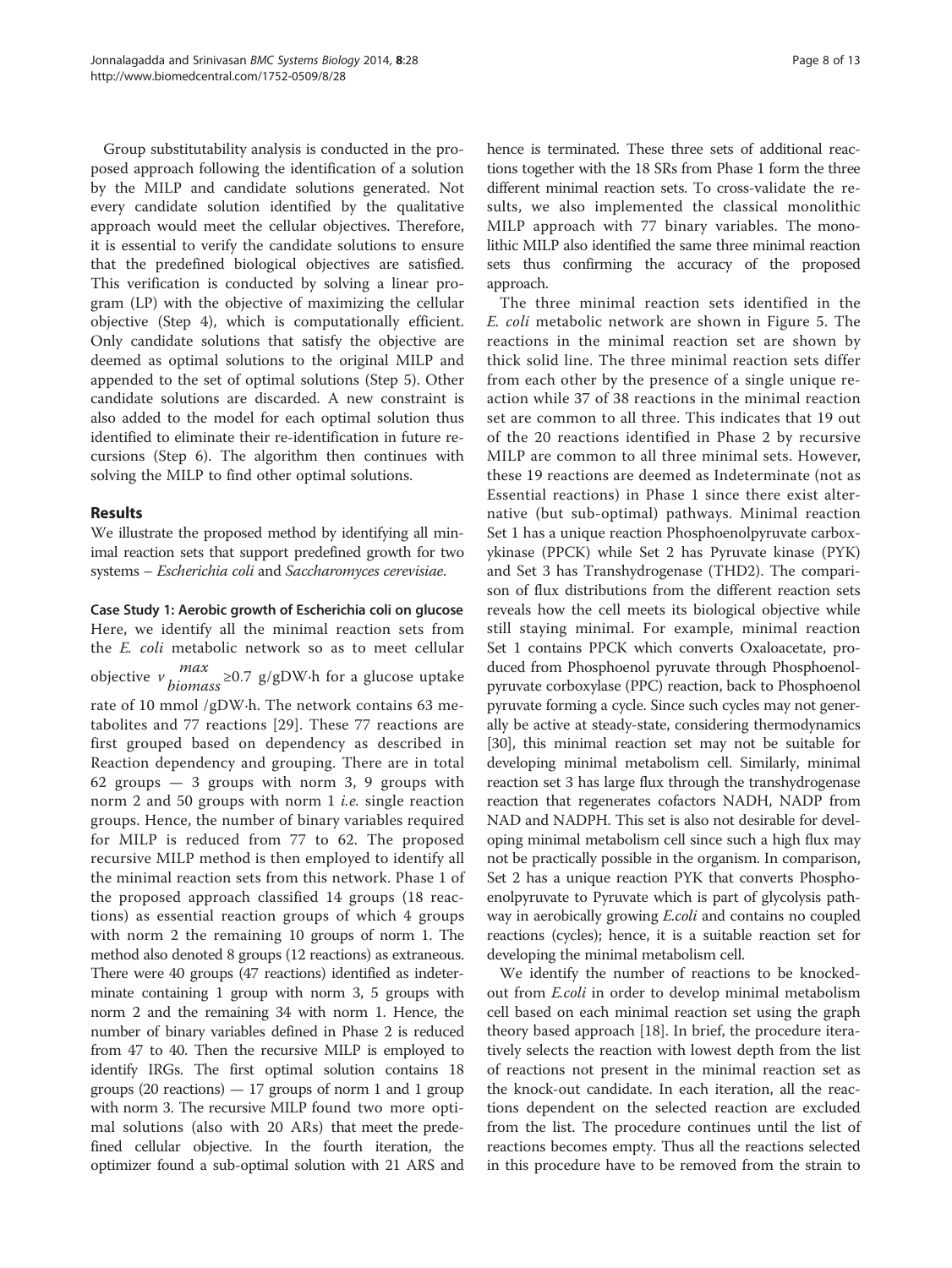<span id="page-8-0"></span>

achieve the minimal metabolism based on the selected minimal reaction set. In this case study, all three minimal reaction sets require 6 reactions to be knocked-out from Escherichia coli; 4 of these 6 reactions are the same in all cases. Hence, the minimal metabolism cell can be constructed by suitable blocking out the reactions corresponding to minimal reaction set 2. In summary, finding multiple minimal sets enables us to develop the best minimal metabolism cell by selectively deleting the remaining two reactions.

## Case Study 2: Aerobic growth of Saccharomyces cerevisiae on glucose

We now illustrate the computational efficiency of the proposed method by identifying all the minimal reaction sets for a genome-scale model of Saccharomyces cerevisiae containing 1061 metabolites and 1266 reactions [\[31\]](#page-12-0). The cellular objective is selected as  $v \frac{max}{biomass}$  of 0.0973 g /gDW⋅h for glucose uptake rate of 1 mmol /gDW∙h. The model is reduced to 620 reactions by removing 637 reactions that are not connected to the glycolysis pathway and 9 reactions which differ in a cofactor. There are 114 groups of dependent reactions in the norm range [2 15].

Phase 1 of the proposed approach identified 128 groups (213 reactions) as essential, 22 groups (37 reactions) as extraneous, and 301 groups (370 reactions) as indeterminate. The extraneous reactions are removed from further analysis. Unlike the E. coli model, the Saccharomyces cerevisiae model has compartments. Out of the 370 indeterminate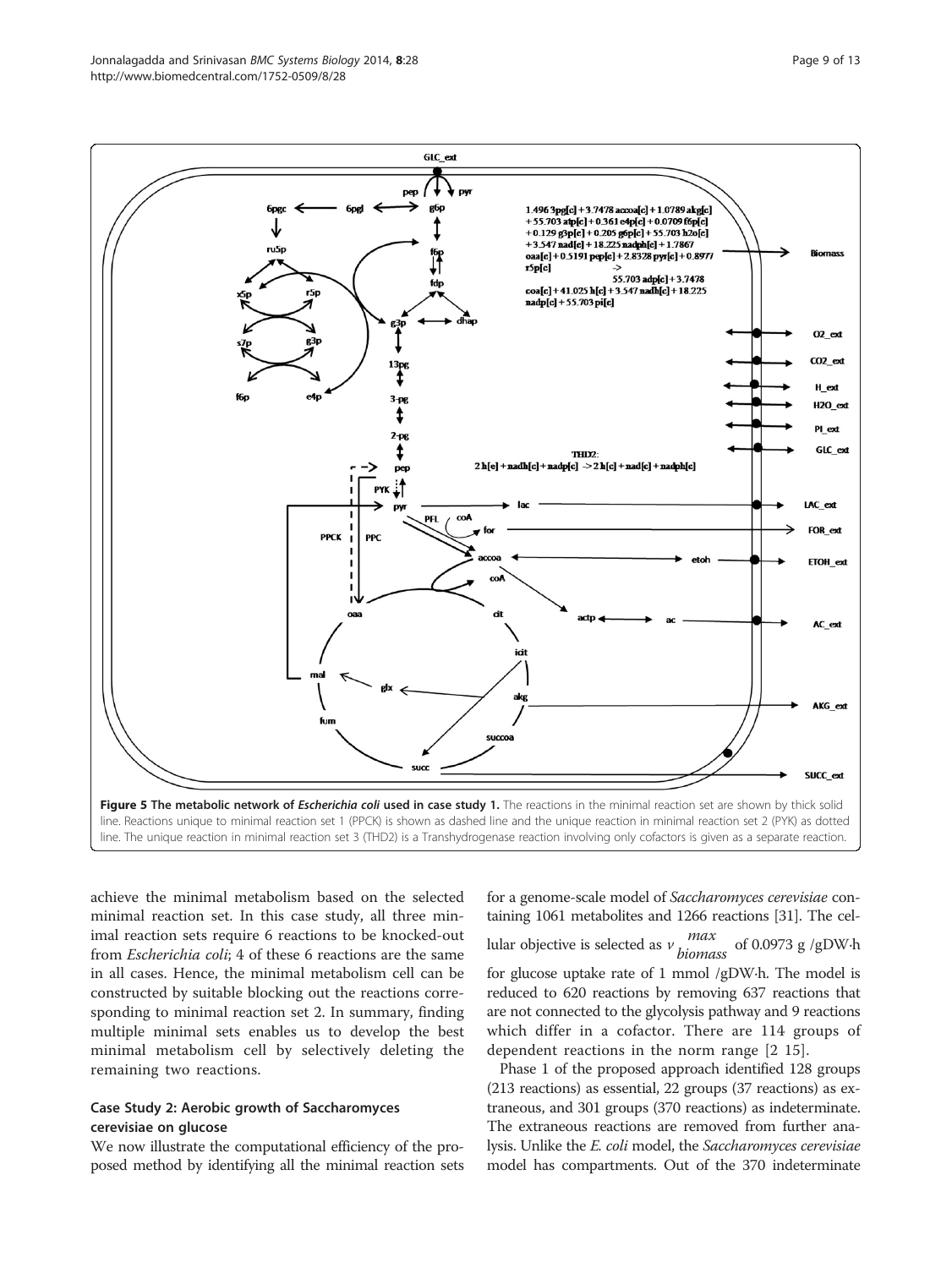reactions, 52 reactions are involved in transporting metabolites among the compartments and inter-converting cofactor metabolites. These are deemed to be essential reactions. The remaining 249 groups containing 318 indeterminate reactions are further analyzed in Phase 2 using recursive MILP to find all additional reactions. The results are given in Table 1. There are 38 reactions in the first solution that together with the 265 essential reactions from Phase 1 form the first minimal reaction set with 303 reactions.

Based on the first solution, 7 other minimal reaction sets that meet the predefined cellular objective are identified through group substitutability analysis leading to a total of 8 minimal reaction sets in the first iteration. These 8 optimal solutions were excluded from the search space through addition of new constraints. In the seconds iteration, 6 more minimal reaction sets were identified — 1 from MILP and 5 from substitution analysis. The algorithm then continues with next iteration. The results for each iteration are shown in Table [2](#page-10-0). There are a total of 256 minimal reaction sets for this metabolic network. The proposed recursive MILP approach has to go through 66 iterations to identify all these optimal solutions. Further execution of MILP resulted in a sub-optimal solution with 39 reactions, hence it terminated.

To quantify the improvement achieved, we executed the MILP with 318 binary variables for 318 indeterminate reactions. The solver required 3,735,864 CPLEX iterations and 1038 seconds to find the optimal solution. The reduction of number of binary variables has resulted in a significant improvement with approximately 60% reduction in CPLEX iterations and 80% reduction in the time required for finding the optimal solution in Phase 2. We also compared the total time required for Phase 1 & 2 to find the first solution by the proposed method with monolithic MILP and graph theory based approach without grouping. The results are given in Table 1. The time required by the proposed method is  $\sim$  4% and 22% of the time required for the monolithic MILP and graph theory based approach, accordingly. For all 256 solutions, the proposed approach required 16311 seconds. The large computational time required for monolithic MILP restrained its use for finding all minimal reaction sets. Nonetheless, to validate the results monolithic MILP was employed after excluding all the 256 minimal reactions from search space. It found a sub-optimal solution with 304 reactions in the minimal set. This guarantees that the proposed method identifies all minimal reaction sets.

## Discussion and conclusions

Development of cells with minimal metabolic functionality is increasingly gaining importance. The presence of redundant reactions in metabolic networks results in multiple minimal reactions sets that can meet the predefined cellular objectives. In this paper, we proposed a graph theory augmented recursive MILP approach to identify all the minimal reaction sets in a metabolic network. The proposed method has been demonstrated by finding all the minimal reaction sets for Escherichia coli and Saccharomyces cerevisiae. The proposed approach correctly identified all the minimal reaction sets in both the cases. We also proposed the concept of grouping dependent reactions to reduce the number of binary variables for MILP formulation. In the present study, several groups of dependent reactions are identified in Escherichia coli and Saccharomyces cerevisiae and exploited to reduce the number of binary variables and consequently the solution time. Since the use of binary variables is very common in metabolic network analysis for identifying strain improvement strategies [[24](#page-12-0),[25,27](#page-12-0)], the reaction group concept will benefit the other applications as well.

Here, we have developed a graph based algorithm that exploits the structure of the metabolic network to identify groups of dependent reactions. We now compare the groups of dependent reactions identified by the proposed method with the previously reported approach based on steady-state flux distribution. We used the METATOOL software [\[32\]](#page-12-0) to find the dependent reaction groups using steady-state flux distribution. While the proposed graph based approach found 114 reaction groups (containing 291 unique reactions) with norm more than 1 in the yeast model used in case study 2, the flux based approach identified 86 dependent reaction groups (with 277

|  |  | Table 1 Results for Saccharomyces cerevisiae case study |  |  |
|--|--|---------------------------------------------------------|--|--|
|--|--|---------------------------------------------------------|--|--|

| Method                                                 | No. of minimal reaction sets | Time required (seconds)  |      | Total time (seconds) |
|--------------------------------------------------------|------------------------------|--------------------------|------|----------------------|
| Monolithic MILP (Jonnalagadda et al. [18])             |                              | 7200                     |      | 7200                 |
| Graph theory augmented MILP (Jonnalagadda et al. [18]) |                              | Phase 1                  | 48   | 1086                 |
|                                                        |                              | Phase 2 (one solution)   | 1038 |                      |
| Proposed approach                                      | 256                          | Phase 1                  | 48   | 243                  |
|                                                        |                              | Phase 2 (First Solution) | 195  |                      |

The proposed approach identified 256 minimal reaction sets within a reasonable amount of time.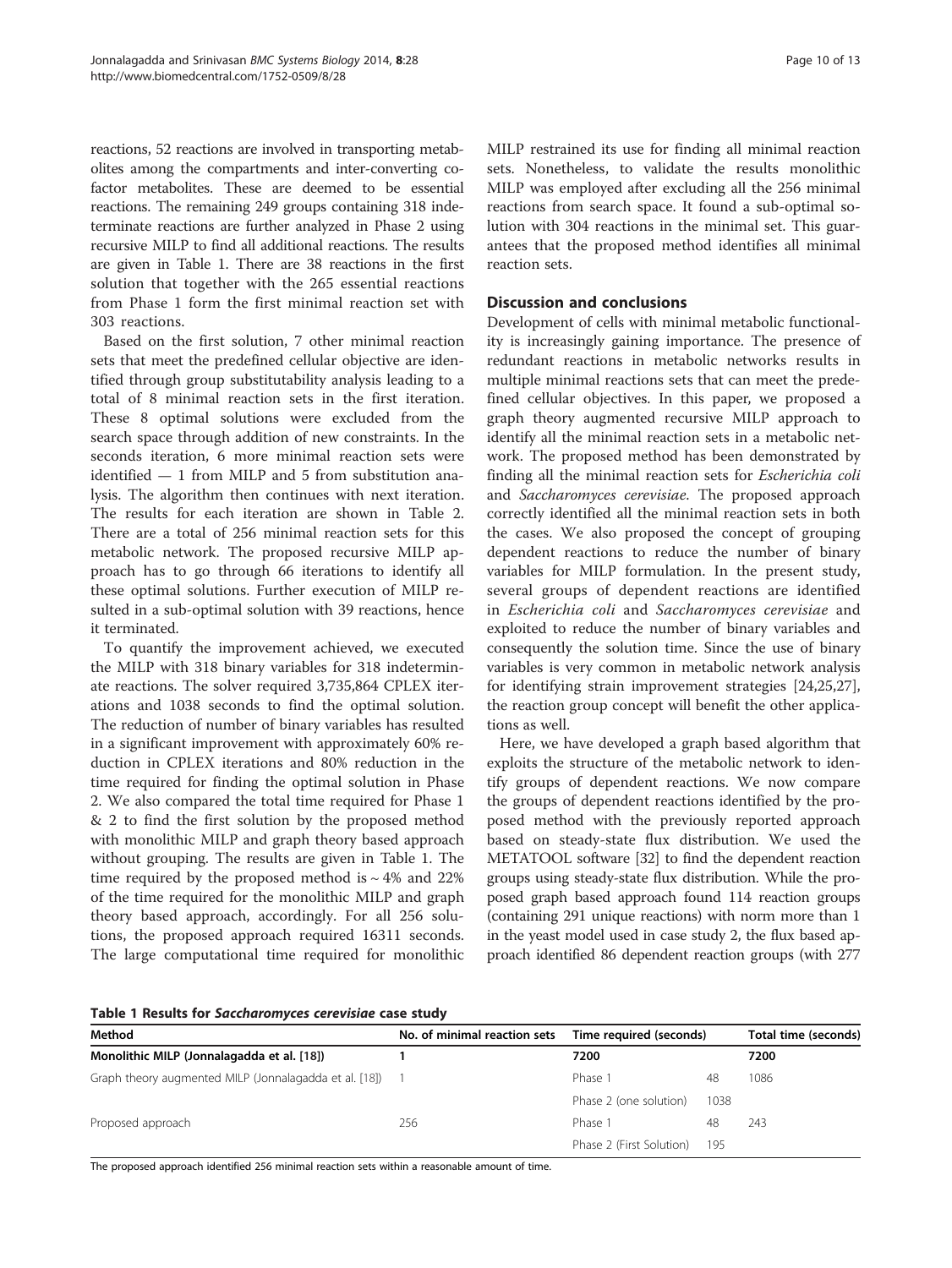| Run          | Time taken<br>(sec) | <b>CPLEX</b><br>iterations | Time taken for group<br>substitutability analysis (sec) | No of optimal solutions identified<br>by substitutability analysis | Total no. of<br>solutions |
|--------------|---------------------|----------------------------|---------------------------------------------------------|--------------------------------------------------------------------|---------------------------|
| $\mathbf{1}$ | 194.24              | 1,557,244                  | 0.0163                                                  | 7                                                                  | 8                         |
| 2            | 169.57              | 1,324,661                  | 0.0144                                                  | $\mathsf S$                                                        | 14                        |
| 3            | 375.11              | 3,156,253                  | 0.0156                                                  | $\overline{7}$                                                     | 22                        |
| 4            | 326.91              | 2,825,007                  | 0.0145                                                  | 3                                                                  | 26                        |
| 5            | 329.70              | 2,600,338                  | 0.0158                                                  | 6                                                                  | 33                        |
| 6            | 499.10              | 3,999,565                  | 0.0143                                                  | 5                                                                  | 39                        |
| 7            | 395.26              | 3,097,534                  | 0.0146                                                  | 1                                                                  | 41                        |
| 8            | 346.00              | 2,604,183                  | 0.0151                                                  | 5                                                                  | 47                        |
| 9            | 443.81              | 3,227,776                  | 0.0141                                                  | 3                                                                  | 51                        |
| 10           | 341.17              | 2,919,954                  | 0.0147                                                  | 5                                                                  | 57                        |
| 11           | 605.92              | 3,605,713                  | 0.0152                                                  | 5                                                                  | 63                        |
| 12           | 469.40              | 3,628,574                  | 0.0152                                                  | 6                                                                  | 70                        |
| 13           | 462.00              | 3,709,793                  | 0.0154                                                  | 5                                                                  | 76                        |
| 14           | 499.12              | 3,957,554                  | 0.0154                                                  | 5                                                                  | 82                        |
| 15           | 493.20              | 3,705,021                  | 0.0158                                                  | $\mathbf{1}$                                                       | 84                        |
| 16           | 508.61              | 3,541,896                  | 0.0139                                                  | 3                                                                  | 88                        |
| 17           | 461.61              | 3,717,958                  | 0.0156                                                  | $\overline{7}$                                                     | 96                        |
| 18           | 586.31              | 3,896,863                  | 0.0147                                                  | $\overline{2}$                                                     | 99                        |
| 19           | 572.73              | 3,834,966                  | 0.015                                                   | $\overline{2}$                                                     | 102                       |
| 20           | 101.44              | 727,992                    | 0.0147                                                  | 5                                                                  | 108                       |
| 21           | 70.72               | 559,520                    | 0.0148                                                  | 3                                                                  | 112                       |
| 22           | 87.30               | 666,870                    | 0.0147                                                  | 5                                                                  | 118                       |
| 23           | 83.13               | 626,335                    | 0.0152                                                  | $\overline{2}$                                                     | 121                       |
| 24           | 80.39               | 622,837                    | 0.0152                                                  | $\mathbf{1}$                                                       | 123                       |
| 25           | 89.23               | 650,657                    | 0.0149                                                  | $\mathbf{1}$                                                       | 125                       |
| 26           | 143.5               | 909,324                    | 0.0145                                                  | 5                                                                  | 131                       |
| 27           | 96.71               | 702,949                    | 0.015                                                   | 6                                                                  | 138                       |
| 28           | 94.68               | 672,714                    | 0.0146                                                  | 3                                                                  | 142                       |
| 29           | 155.29              | 939,499                    | 0.0151                                                  | 1                                                                  | 144                       |
| 30           | 95.20               | 669,098                    | 0.0154                                                  | 1                                                                  | 146                       |
| 31           | 167.19              | 939,535                    | 0.0145                                                  | $\mathbf{1}$                                                       | 148                       |
| 32           | 96.33               | 691,134                    | 0.0145                                                  | 3                                                                  | 152                       |
| 33           | 167.44              | 945,667                    | 0.0148                                                  | $\sqrt{2}$                                                         | 155                       |
| 34           | 136.38              | 814,707                    | 0.0153                                                  | $\mathbf 0$                                                        | 156                       |
| 35           | 197.90              | 1,104,430                  | 0.0147                                                  | $\overline{2}$                                                     | 159                       |
| 36           | 98.23               | 668,304                    | 0.0151                                                  | $\overline{2}$                                                     | 162                       |
| 37           | 191.12              | 978,923                    | 0.0149                                                  | $\mathsf S$                                                        | 168                       |
| 38           | 110.01              | 745,564                    | 0.0154                                                  | $\overline{7}$                                                     | 176                       |
| 39           | 198.40              | 987,311                    | 0.015                                                   | 6                                                                  | 183                       |
| 40           | 119.95              | 755,954                    | 0.0149                                                  | $\mathsf{3}$                                                       | 187                       |
| 41           | 190.69              | 986,746                    | 0.015                                                   | 5                                                                  | 193                       |
| 42           | 115.18              | 723,329                    | 0.0152                                                  | $\mathbf 0$                                                        | 194                       |
| 43           | 105.69              | 675,581                    | 0.0153                                                  | $\overline{2}$                                                     | 197                       |

<span id="page-10-0"></span>Table 2 Results for Saccharomyces cerevisiae case study for all the iterations in Phase 2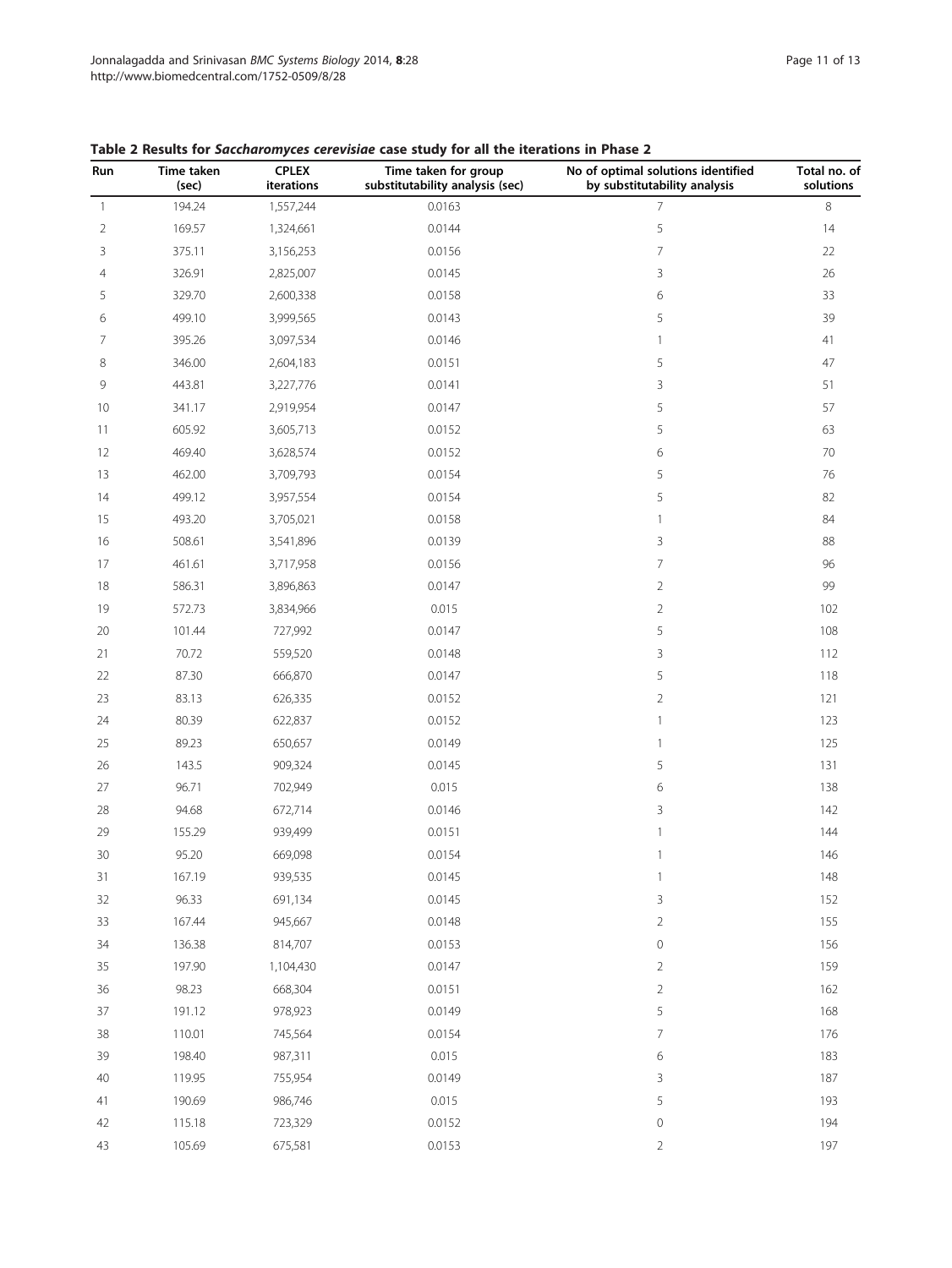unique reactions). The norm range of the reaction groups identified by the proposed approach is [2 15] while that for the flux based approach is [2 21]. The lower range of the proposed approach could be due to the strict use of the structure of the metabolic network in contrast to the flux based approach which can place structurally unconnected reactions in a group. Nonetheless, the use of structure of metabolic network identified some dependent reaction groups that were not identified by the flux based approach due to the use of reaction directionality as described in [Reaction dependency and grouping](#page-2-0). While there is a large overlap between the dependent reaction groups found by the two approaches, several groups are uniquely identified by each approach. Hence, combining the two approaches could further simplify the metabolic network.

Generally, different minimal reaction sets have different structural and functional properties in terms of robustness, predictable metabolic interactions, practically achievable metabolic fluxes, and thermodynamically non-favourable pathways and cycles. We identified one such cycle in one of the solutions identified in *E.coli* model in case study 1 and very high flux through cofactor recycling reaction in another solution. Thus, of

the three, only one solution has practically achievable fluxes without any coupled reactions (cycles) and is suitable for developing the minimal metabolism cell. This clearly shows the importance of identifying all minimal reaction sets. In Case Study 2, the proposed method identified 256 solutions. While some of them use glycolysis pathway to produce DHAP others use pentose phosphate pathway. Other differences observed include use of different reactions for the consumption of DHAP and formate, recycling of NAD, NADH, NADP, and NADPH, and production of Ammonium. A preliminary analysis shows that some minimal reaction sets require complex set of reactions with impractical high fluxes compared to others. Further analysis may reveal the details of these pathways that qualify them to developing into minimal metabolism cells.

#### Competing interests

The authors declare that they have no competing interests.

#### Authors' contributions

Both SJ and RS contributed to the concept and methodology development. SJ implemented the methodology and conducted the analysis of results and biological interpretation. RS supervised the study and assisted in implementation. SJ drafted the manuscript. Both authors read and approved the final manuscript.

| 44    | 334.70   | 1,065,005   | 0.0149 | 6              | 204 |
|-------|----------|-------------|--------|----------------|-----|
| 45    | 105.12   | 675,556     | 0.0158 | $\overline{7}$ | 212 |
| 46    | 262.07   | 1,073,140   | 0.0155 | $\mathbf 0$    | 213 |
| 47    | 135.00   | 813,478     | 0.0152 | $\mathbf{1}$   | 215 |
| 48    | 200.65   | 957,317     | 0.0147 | $\circ$        | 216 |
| 49    | 215.34   | 978,111     | 0.0152 | 5              | 222 |
| 50    | 251.66   | 1,209,539   | 0.0154 | 6              | 229 |
| 51    | 196.72   | 1,016,461   | 0.0151 | 1              | 231 |
| 52    | 263.74   | 1,289,731   | 0.0153 | $\circ$        | 232 |
| 53    | 270.45   | 1,284,578   | 0.0147 | $\circ$        | 233 |
| 54    | 131.65   | 770,203     | 0.0153 | 5              | 239 |
| 55    | 227.39   | 1,052,628   | 0.0152 | $\mathbf{1}$   | 241 |
| 56    | 255.51   | 1,156,613   | 0.0156 | 1              | 243 |
| 57    | 131.90   | 770,250     | 0.0155 | 1              | 245 |
| 58    | 142.50   | 837,089     | 0.0151 | $\circ$        | 246 |
| 59    | 367.53   | 1,775,515   | 0.0151 | $\circ$        | 247 |
| 60    | 317.67   | 1,553,221   | 0.0157 | 1              | 249 |
| 61    | 223.43   | 1,106,047   | 0.0149 | $\mathbf 0$    | 250 |
| 62    | 178.30   | 1,042,046   | 0.0156 | 1              | 252 |
| 63    | 342.01   | 1,553,461   | 0.0153 | $\mathbf{0}$   | 253 |
| 64    | 170.40   | 920,427     | 0.0148 | $\mathbf{0}$   | 254 |
| 65    | 260.28   | 1,237,089   | 0.015  | $\circ$        | 255 |
| 66    | 206.23   | 1,125,379   | 0.0161 | $\mathbf 0$    | 256 |
| Total | 16262.53 | 104,938,717 | 0.9953 |                | 256 |

Table 2 Results for Saccharomyces cerevisiae case study for all the iterations in Phase 2 (Continued)